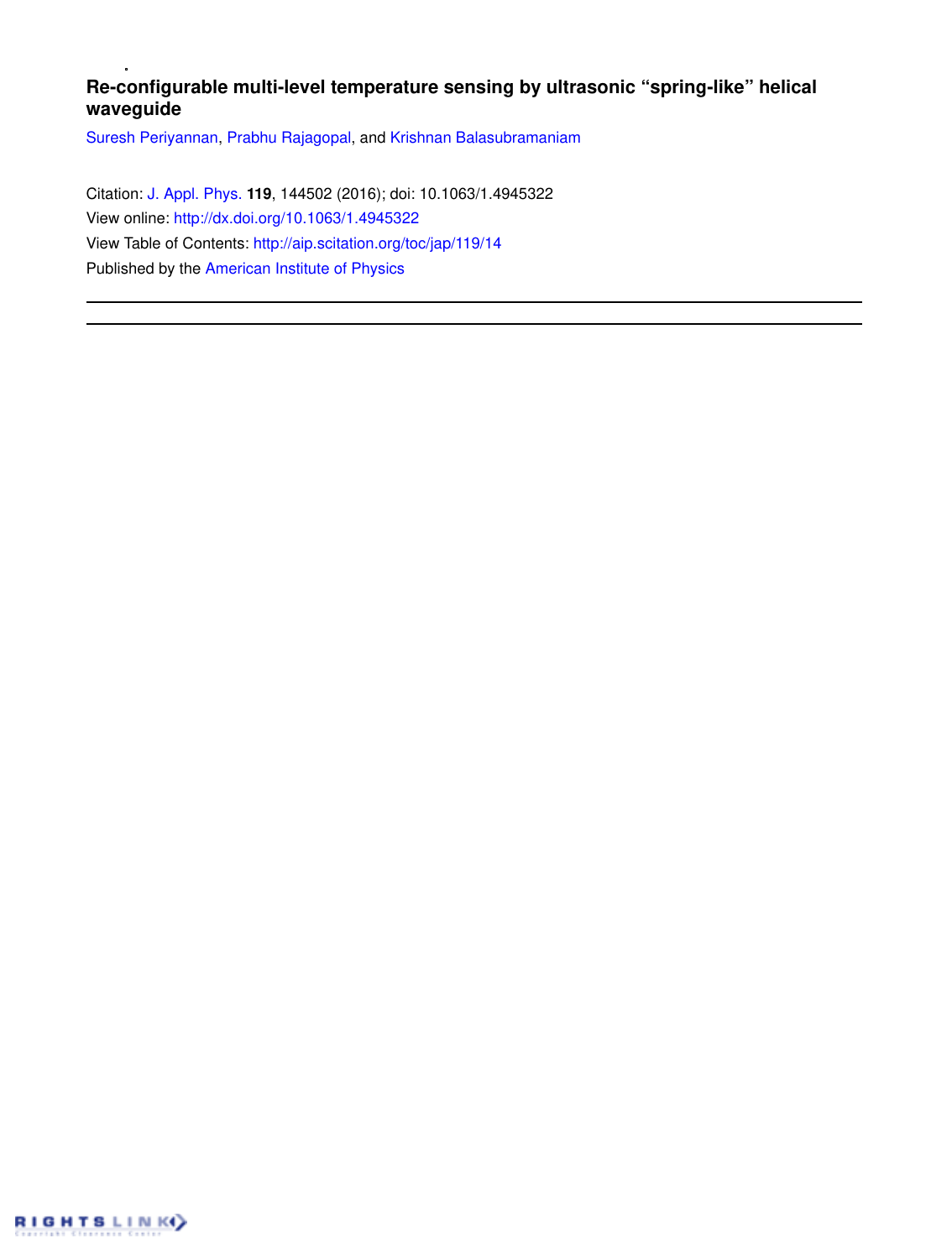

# Re-configurable multi-level temperature sensing by ultrasonic "spring-like" helical waveguide

Suresh Periyannan, Prabhu Rajagopal, and Krishnan Balasubramaniam<sup>a)</sup> Centre for Non Destructive Evaluation and Department of Mechanical Engineering, Indian Institute of Technology Madras, Chennai 600 036, India

(Received 22 November 2015; accepted 21 March 2016; published online 13 April 2016)

This paper introduces a novel technique for multi-level temperature measurement using a single reconfigurable ultrasonic wire waveguide that is configured in the form of a helical spring. In this embodiment, the multiple sensing levels located along the length of the helical waveguide wire can be repositioned by stretching or collapsing the spring to provide measurements at different desired spacing in a given area/volume. This method can measure over a wide range of temperatures. The transduction is performed using Piezo-electric crystals that are attached to one end of the waveguide which act as transmitter as well as receiver. The wire will have multiple reflector embodiments (notches was used here) that allow reflections of input  $L(0,1)$  mode guided ultrasonic wave, in pulse echo mode, back to the crystal. Using the time of fight measurement at multiple predefined reflector locations, the local average temperatures are measured and compared with co-located thermocouples. The finite element modeling simulation was used to study the effect of excitation frequency and the mean coil diameter of the "spring-like" waveguide. This technique improves on the limitations of a straight waveguide technique earlier reported.  $\odot$  2016 AIP Publishing LLC. [http://dx.doi.org/10.1063/1.4945322]

## I. INTRODUCTION

The development of an ultrasonic temperature sensor is motivated by many temperature profile measurement requirements in industries, such as glass and metal melting plants, process industries, and nuclear power plants, where temperature control is critical. In order to control the industrial processes, it is required to continuously or periodically monitor the temperatures at multiple levels inside a high temperature environment. Periyannan and Balasubramaniam<sup>1</sup> have reported a multiple ultrasonic waveguide system, made of Chromel material, for the temperature measurements at multi levels in a Joule melter using L(0, 1) guided wave mode using a bank of straight waveguides. Other efforts on the measurement of temperature and rheological properties of molten glass have been reported elsewhere, where the Time of Flight (TOF) and amplitude (A) of the reflected ultrasonic signal received at one end of a waveguide were used in the measurement while the other end was immersed in the molten material. $2^{-8}$  Pandey et  $al$ .<sup>9</sup> demonstrated that, using the ultrasonic guided flexural mode  $F(1, 1)$  in a long buffer rod, the rheological properties of mould powder slags during the steel billet casting process could be measured over a range of temperatures up to  $1100^{\circ}$ C. In a similar work using cladded waveguides, Jen et  $al$ <sup>10</sup> demonstrated the on-line monitoring of curing of polymers inside moulds at elevated temperatures.

Thermocouple and radiation pyrometers are common temperature sensors used for temperature measurement in the industry. However, these diagnostic tools have issues while being used in the industry. The pyrometers require a line-ofsight that is often not feasible in several enclosed industrial high temperature processes. The thermocouples and RTDs often suffer due to sensor drift during long term operation, as reported elsewhere by Bentley.<sup>11</sup> The footprint of a thermocouple (involving two wires and often ceramic coatings/ beads), flexibility of these wires, and its ability to measure temperature only in one location, etc., are all considered as limiting factors for industrial applications where temperatures at different locations must be monitored. Additionally, the failure of the junction in a thermocouple is of concern, particularly for high temperature operations. Hence, alternate multilevel sensing technologies that are more robust and have smaller footprint is desirable. Ultrasonic waveguide technique has the potential to address some of these limitations.

Several waveguide based ultrasonic sensing of temperature, viscosity, corrosion, etc., have been recently reported in the literature. Huang et  $al$ <sup>12</sup> and Tsai et  $al$ <sup>13</sup> proposed an ultrasonic system for air temperature measurement using changes in the speed of sound calculated from phase shift records; a similar concept was used to measure temperature by Zhan et  $al$ .<sup>14</sup> Using a bent waveguide that is surrounded by a fluid, with known properties (such as air), the elastic moduli of the waveguide was obtained at different temperatures by Periyannan and Balasubramaniam.<sup>15–17</sup> Cawley and Cegla<sup>18</sup> have developed an ultrasonic instrument using a thin elongated strip to separate the transducer from a potentially hostile environment associated with the object under test for thickness measurements. Other efforts include liquid level and temperature monitoring using single torsional acoustic waveguide  $(TAW)$  approach<sup>19</sup> as well as liquid level in wine bottles.<sup>20</sup>

Most of the previous approaches described measurements in a single zone of interest. In order to measure at multiple points of interest using a single waveguide, Visvanathan and Balasubramaniam $^{21}$  had described the monitoring of a moving

**RIGHTSLINK** 

a)Author to whom correspondence should be addressed. Electronic mail: balas@iitm.ac.in. Telephone: 044-22575688.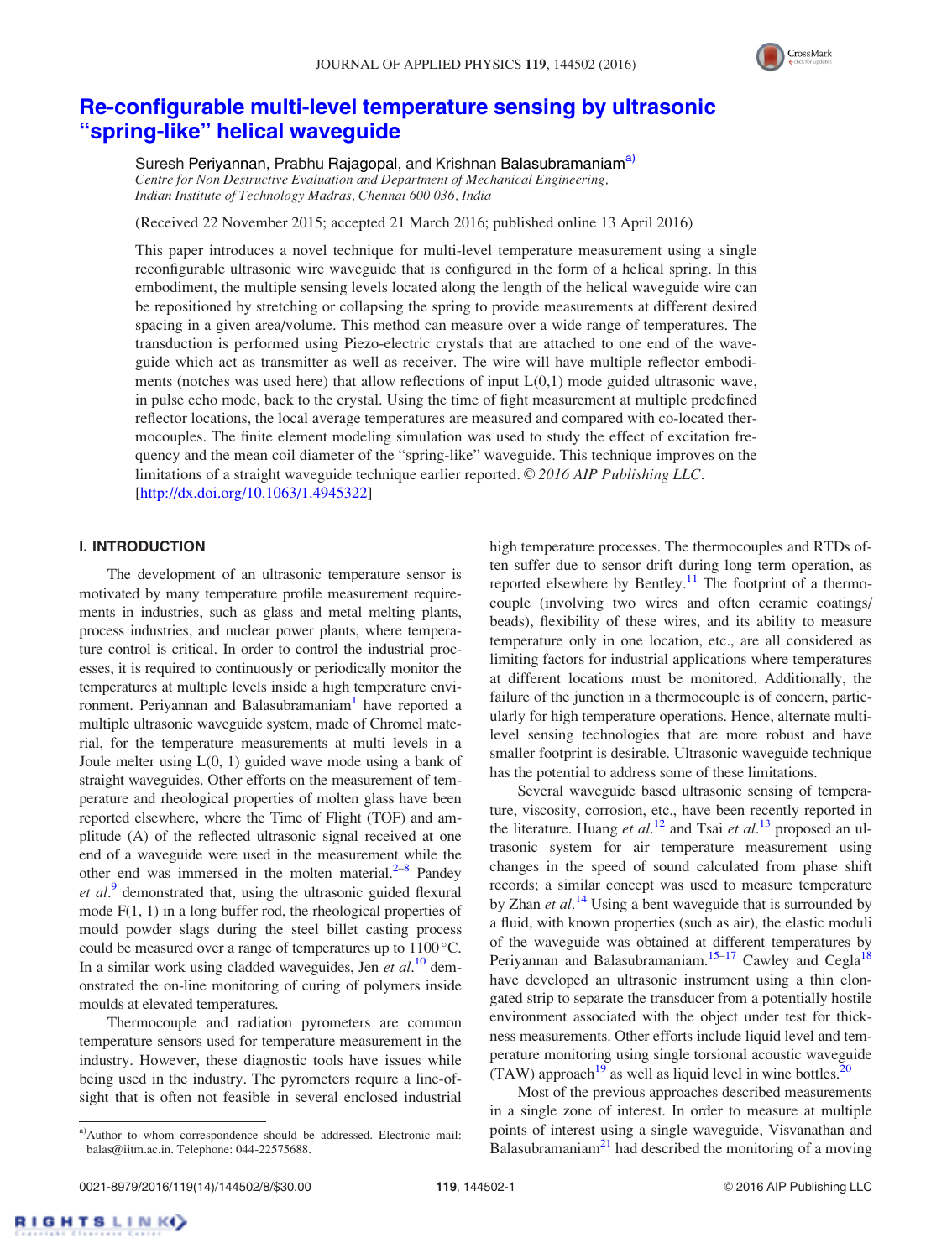air-to-fluid interface signal during a resin filling process inside an opaque model and obtained the dynamics of the resin flow front.

Here, we explore the feasibility of using multiple "notch" embodiments as reflectors that are positioned along the length of the waveguide and their ability in making multiple measurements using a single ultrasonic probe. Additionally, the configuration is a helical "spring like" waveguide that allows for the flexibility of making measurements at locations that are very close to each other (by reducing the helix angle) or in a relatively sparse spacing (by increasing the helix angle). In this work, the temperature measurements at multi levels in a furnace using such a reconfigurable waveguide is discussed and demonstrated.

The ultrasonic waveguide-based temperature sensing approaches have several advantages over the conventional thermocouples. This includes the inherent property of higher reliability since there is no junction that can fail, as well as the ability to program several zones of measurements in one waveguide. In this paper, the authors aim to measure the temperatures at different depths of hot regions using multiple embodiments in a single waveguide system. The finite element modeling (FEM) simulations were employed in order to select the wire diameter and the diameter of the helix. Then, the sensor was evaluated in laboratory conditions by placing the sensor inside a furnace with uniform and varying temperature regions. The re-configurability of these sensors was also demonstrated by using the same waveguide in two different configurations by changing the pitch between the sensor locations (consequently changing the helix angle).

## II. BACKGROUND

#### A. Waveguide temperature sensors

Waveguide temperature sensors measure changes in time of flight of an ultrasonic wave mode due to the changes in the material properties of the waveguide  $(l, \alpha, E, G, \text{ and } \rho)$ as a function of temperature.<sup>1</sup> Here, *l* is the gage length,  $\alpha$  is the coefficient of thermal expansion, E and G are the elastic moduli, and  $\rho$  is the mass density. In order to localize the measurement, embodiments such as notches, bends, and gratings can be introduced in the waveguide that allow for the signals to be reflected from these embodiments. The gage length of measurement would be the region in-between any two embodiments. The measurement of the relative time of flight (TOF) between these reflections can be monitored and used to obtain the average temperature of in-between the two reflectors. For a reliable TOF measurement, the reflected signals must be time resolved and identified for which the spacing between the embodiments must be optimized. For a straight waveguide, the gage length is pre-determined and often will be of the order of 30–40 mm. Also, the measurement will be an averaged TOF over this gage length. Figure 1 compares the straight waveguide with a comparable helical "spring-like" waveguide. Periodically spaced notches are introduced in the waveguides that provide reflected signals from these locations. The difference in TOF between any two reflections can be used to determine the average temperature of the waveguide material, and consequently the



FIG. 1. Illustration of temperature gradient measurement concept in (a) straight waveguide, (b) and (c) Helical waveguides.

temperature of the surrounding medium, in the region in between the notches. In Figures  $1(b)$  and  $1(c)$ , the helical waveguide is illustrated in two possible helix angle configurations (achieved by changing the pitch between sensors). The compressed position in Figure 1(b) allows for temperature measurements that are relatively closely spaced compared to the straight waveguide shown in Figure  $1(a)$ . Figure  $1(c)$ shows that the helical waveguide can be reconfigured to measure at points similar to the straight waveguide by stretching the waveguide. The difference in the time of flight between the received signals from the notches can be expressed as

$$
(\delta \text{TOF})_{\text{helical}} = \left(\frac{L_n}{C_n}\right)_{T_i} - \left(\frac{L_n}{C_0}\right)_{T_0} = (\text{TOF})_i - (\text{TOF})_0 \tag{1}
$$

Running length of the wire  $(L) = \Sigma L_n$ 

$$
= L_0 + L_1 + L_2 + L_3 + \cdots (n = 0, 1, 2, \ldots)
$$
 (2)

Free length of helical waveguide  $(l) = \Sigma l_s$ 

$$
= l_0 + l_1 + l_2 + l_3 + \cdots (s = 0, 1, 2, \ldots) \qquad (2a)
$$

 $l_s$  < L<sub>n</sub>, for helical waveguide and  $l_s = L_n$  only for a straight waveguide (Figs. 1(a) and 1(b)) where  $C_0 = W$ ave velocity in the waveguide at room temperature  $(T_0)$ ,  $C_n =$  Wave velocity in the waveguide section  $(L_n)$  at instantaneous temperature  $(T_i)$ ,  $L_0$ ,  $L_1$ ,  $L_2$ ... are wire lengths (in straight or helical waveguide) between two notches (Figs. 1–3),  $l_s =$ Length of each sensing portion.

The design of the helical waveguide can be modified by (a) increasing the number of active coils, (b) adjusting the mean coil diameter, and (c) altering the helix angle and thereby changing the relative spacing between the embodiments (i.e., pitch between the sensors). In this paper, notches type of embodiments (0.5 mm deep and 3 mm long) were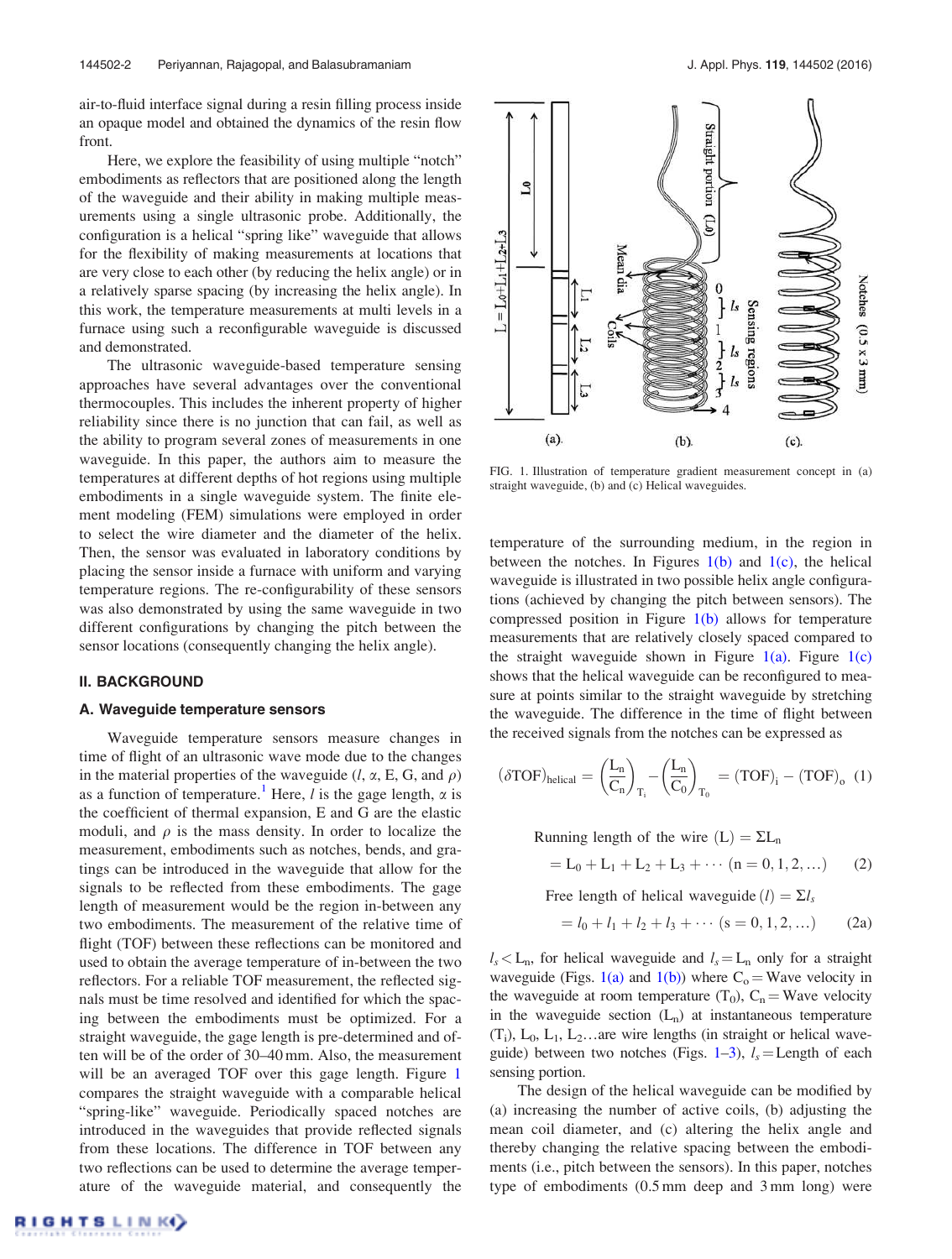machined along the length of the 1.18 mm diameter waveguide to provide reflected signals from each embodiment. Hence, the sensing region and the spacing between the measurements may be adjusted in the radial as well as the axial directions (1D, 2D, or 3D) based on requirements and appropriate waveguide design.

## B. Ultrasonic waves in "spring-like" helical wire waveguide

The guided waves can be thought of as a superposition of partial plane wave modes that constructively interfere within waveguide boundaries.<sup>22</sup> The propagation of ultrasonic waves in waveguides is characterized by variables, namely, frequency, phase velocity, and attenuation. In a cylindrical waveguide, there are three families of modes: longitudinal (L), torsional (T), and flexural (F) that are propagating in the axial direction (z) of cylindrical coordinate system  $(r, \theta, \text{ and } z)$ .

While, many wave modes can be excited in cylindrical rods, in this paper, we will concentrate on the fundamental longitudinal mode, L(0, 1). This mode has smaller levels of dispersion over a wide range of frequencies (0–500 kHz) for the range of high temperature materials of interest here, as listed in Table I. The phase velocity dispersion curves for the two fundamental axi-symmetric modes  $L(0,1)$  and  $T(0,1)$ obtained using DISPERSE, $^{23}$  for a typical high temperature material waveguide (Chromel) are shown in Figure  $2(a)$ . It is desirable that, in the chosen frequency range, the waveguide thickness must exhibit only a small degree of dispersion. This ensures that the pulse width of the signals remains relatively unchanged and thus improves the TOF measurements. Here, an operational frequency range of 200–500 kHz was chosen. Further, in order to ensure low dispersion, at an appropriate thickness of the wire, the suitable mean coil diameter (helix diameter) was selected using FEM simulations as described later in Section III.

The studies on waves in helical waveguides have been reported on electromagnetic waves<sup>24</sup> and elastic waves for structural health monitoring<sup>25</sup> with applications in civil structures. The elastic wave dispersion effects were modeled using a Semi-Analytical Finite Element (SAFE) method using a nonorthonormal coordinate system that is aligned along an arbitrary cross-section of the helical waveguide. All three types of wave modes, that is,  $L(n, m)$ ,  $T(n, m)$ , and  $F(n, m)$  that are supported in a waveguide were considered and analyzed.<sup>25</sup>

#### III. HELICAL WAVEGUIDE DESIGN USING FINITE ELEMENT MODELING

The waveguide diameter (d) was chosen based on the dispersion curve analysis and availability of Chromel wire. Based on elasto-dynamic FEM model, using commercial

software  $ABAQUS^*$  6.11 platform, simulation studies were performed on the wave propagation in the rods and tubes in order to obtain the predicted displacement response.<sup>26</sup> The wave propagation simulations were performed for a pulseecho mode measurement using Chromel helical waveguides. The material properties, the FEM model details, etc., used in the simulations are listed in Table I. The Elastic Moduli of the waveguide material were obtained using two measurements of velocities of the  $L(0,1)$  wave mode and the  $T(0,1)$  wave mode as explained elsewhere $15,27$  and the density of the material was measured using the mass and volume measurements.

In this experiment the Chromel waveguide, in a straight configuration, was employed and the velocities obtained experimentally were  $V_g$  for  $L(0,1) = 4980 \text{ m/s}$  and  $V_g$  for  $T(0,1) = 3080$  m/s at room temperature. The A-scan signals were obtained by plotting the displacements at the receiver nodes as a function of time. The receiver nodes coincide with the transmitter nodes and the A-scan is the average of the displacements over these nodes. In these studies, temperature effects were not considered. Normal (to the axis) input excitation was provided at one end of the helical waveguide as shown in Figure 2(b), in the form of a six ( $n = 6$ ) cycle Hanning pulse displacement amplitude (A), using the relationship in Equation (3)

Hanning pulse  $(A) = [1 - \cos (2\pi ft/n)] \cdot \cos (2\pi ft),$  (3) Wave Length $(\lambda) = \frac{\text{Longitudinal velocity of waveguide} (V_L)}{\text{Input Frequency}(f)},$ 

$$
^{(4)}
$$

Mean diameter of the helical waveguide (D) = 
$$
a\lambda
$$
;  
(a = 0.78 to 3.12) (5)

Total length of the wire (L) = 
$$
\pi
$$
DN (N = 1, 2...)  
for un-constrained ends (6a)

Total free length of the helical waveguide  $(l) = \pi DN \tan \psi$  $= L \tan \psi$  (6b)

where  $\psi$  is the pitch angle.<sup>28</sup>

Pitch of the helical waveguide (P)  
= 
$$
\frac{\text{Free length of helical waveguide} (l)}{\text{Number of turns} (N)}.
$$
 (7)

The longitudinal  $L(0, 1)$  mode A-scan signals that represent the free far end reflections in waveguides without any embodiments (notches) using pulse-echo mode were observed for the different dimensions of the helical waveguides (with varying D and P values) as shown in Figure 2(b). The waveguide wire diameter was maintained at

TABLE I. Material properties and helical waveguide parameters for finite element simulation.

| Material | <b>Mass</b><br>density, $\rho$<br>$(Kg m^{-3})$ | Young's<br>modulus,<br>E(GPa) | Poisson<br>ratio, $\mu$ | Element<br>size (mm) $&$<br>type | $\sim$ , d in<br>(mm) | Mean dia,<br>$D$ (mm)         | Free length,<br>$l$ (mm) | No. of cycle $(n)$ ,<br>Freq $(f, Hz)$ |
|----------|-------------------------------------------------|-------------------------------|-------------------------|----------------------------------|-----------------------|-------------------------------|--------------------------|----------------------------------------|
| Chromel  | 8650                                            | 214                           | 0.3                     | $\lambda$ /28, 8-node brick      | 975, 1.18             | $0.78 \lambda - 3.12 \lambda$ | 12.5,50,80               | 6, $400 \times 10^3$                   |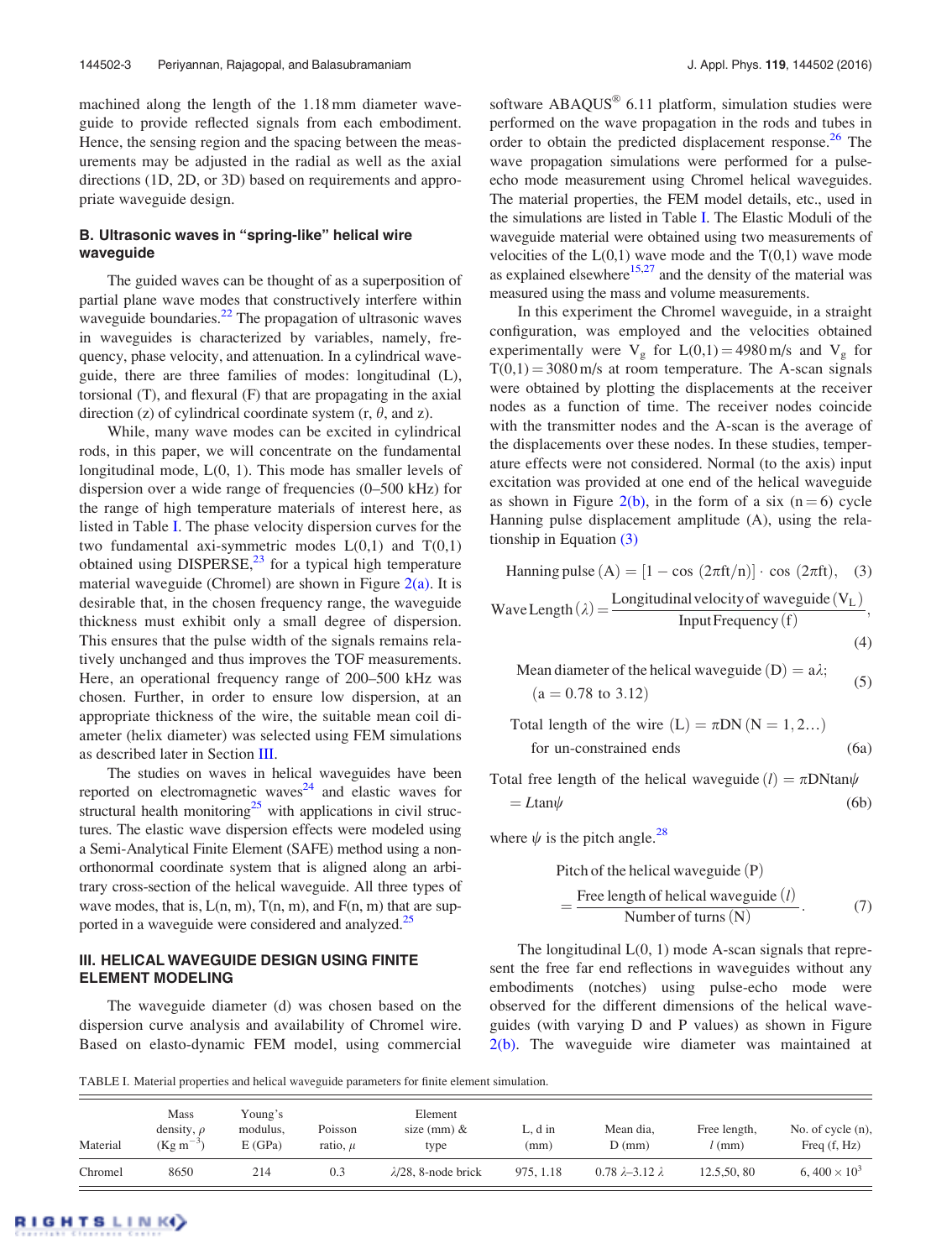

FIG. 2. (a) Dispersion curves (Phase velocity- $V_p$  and Group velocity- $V_g$ ) for a straight Chromel wire. (b) Helical waveguide dimensions at different parameters. (c) A-scan of the far end reflected signals obtained in pulse echo mode at different D, P, and *l* values listed in Table II.

TABLE II. TOF and group velocity  $(V_g)$  obtained using FEM simulation for different spring parameters.

| D, P, l                                                 | Dimensions (mm)  | No. of turns | TOF $(\mu s)$ | Vg(m/s) |
|---------------------------------------------------------|------------------|--------------|---------------|---------|
| D <sub>4</sub> , P <sub>1</sub> , / <sub>1</sub>        | 38.8, 1.56, 12.5 | 8            | 395.9         | 4929    |
| D1, P1, I2                                              | 9.7, 1.56, 50    | 32           | 433.6         | 4501    |
| D <sub>2</sub> , P <sub>2</sub> , <i>l</i> <sub>2</sub> | 13.5, 2.17, 50   | 23           | 415.4         | 4698    |
| D <sub>3</sub> , P <sub>3</sub> , <i>l</i> <sub>2</sub> | 19.4, 3.12, 50   | 16           | 406.1         | 4806    |
| D <sub>4</sub> , P <sub>6</sub> , <i>l</i> <sub>2</sub> | 38.8, 6.25, 50   | 8            | 396.4         | 4919    |
| D <sub>2</sub> , P <sub>4</sub> , <i>l</i> <sub>3</sub> | 13.5, 3.48, 80   | 23           | 416.4         | 4683    |
| D3, P5, 13                                              | 19.4, 5.00, 80   | 16           | 406.9         | 4793    |
| D <sub>4</sub> , P <sub>7</sub> , <i>l</i> <sub>3</sub> | 38.8, 10.0, 80   | 8            | 397.2         | 4910    |

1.18 mm and total nominal wire length (L) of 975 mm. However, the L depends on the pitch angle  $\psi$  and can be calculated from Eq. 6(b). The corresponding TOF arrivals, and dimensions are marked in the A-scan plots. Significant change in  $L(0, 1)$  mode group velocity  $(V_g)$  and different levels of dispersion were observed due to a change in mean coil diameters of the helical waveguide (ref: D1P1/2 and D4P1 $l1$  in Fig.  $2(c)$ ). It was observed that as the mean coil diameter decreased, the group velocity decreased and the signal were observed to be relatively more dispersive in nature. For instance, when the D increased from 9.7 mm to 38.8 mm, the time of flight of the signal reflected from the far end of the waveguide decreased by  $37.7 \mu s$ .

A very small change in velocity was observed with the change in pitch P of the helical waveguide while keeping D a constant (ref: D4P1/1 and D4P7*l*3 in Figure  $2(c)$ ). For instance, for  $D = 38.8$  mm, a change in time of flight ( $\delta \text{TOF}$ ) caused by the change in the group velocity in the waveguide

different helix angle (which is expected to be  $0.1-0.2\%$ ) in the range of angles used here, and the second one is due to mild dispersion effects caused by the curvature changes. Both effects were found to be relatively small when compared to the relatively large  $\delta$ TOF caused by a change in D. Hence, it is observed that the wave propagation behaviour is more significantly influenced by the selection of the mean coil diameter and it is recommended that D must be carefully selected. However, the pitch of the helix (effect of stretching) is relatively less significant and hence the helix can be used as a reconfigurable sensor and the spacing between two levels of measurement can be configured by changing the P. The effect of change in P on the sensitivity of the measurement will be discussed in later in this section. From these results, the following observations can be summarized as below: (a) The dispersive nature of wave propagation in a helical waveguide embodiment is dependent on mean coil diameter (due to stiffness effect), excitation frequency (wavelength- $\lambda$ ), and velocity of the material.

(b) The modes are more dispersive in nature when the mean coil diameter is  $\langle \lambda \rangle$ , and the change in group velocity, due to change in the pitch of the helix, was relatively small.

was  $1.30 \mu s$  for a change of pitch from 1.56 mm to 10 mm and the corresponding change in the group velocity was 19 m/s. This change is due to two reasons, the first one is due to the slight change in total length due to strain induced by

(c) Similar conclusions have been reported in the study using SAFE method. $25$  In this work, the influence of pitch (defined as lay angle in the reference) was found to be less significant compared to the mean helix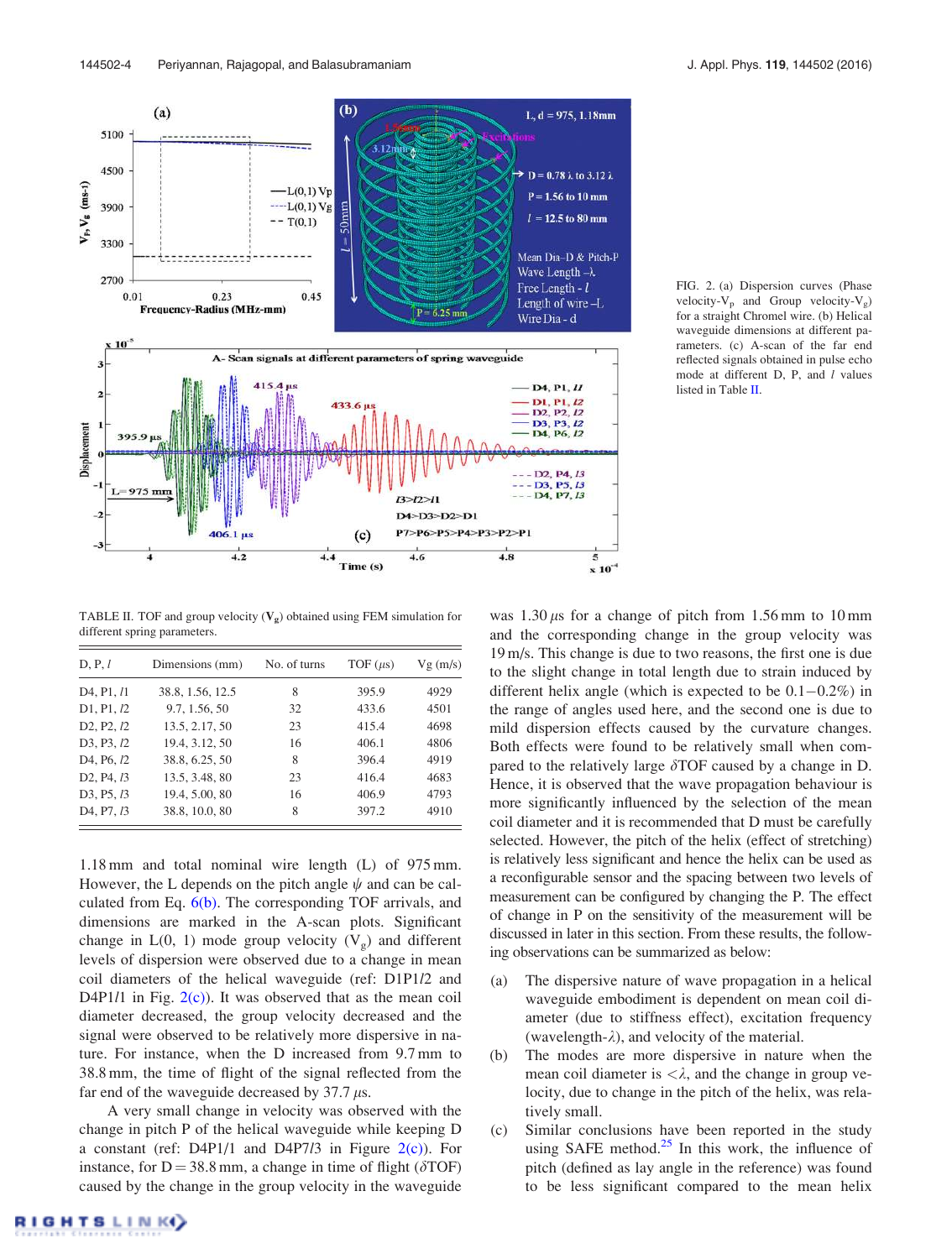

FIG. 3. (a) Photograph of Chromel helical waveguide with notches. (b) Schematic diagram of multiple notches (sensors) in a helical waveguide system with melter. (c) Reflected signals as received from the 4 notches and the end of the helical waveguide at different temperatures.

diameter. They also reported on some cut-off bands where the mode becomes non-propagating.

- (d) The optimal frequency-radius of wire has been chosen based on the non-dispersive region of the modes of interest as shown in Figure 2(a). The  $L(0, 1)$  mode wavelength was chosen to be less than the mean coil diameter of helical waveguide.
- (e) A more detailed FEM analysis of the helix parameters is beyond the scope of this paper, since the key interest here is to evaluate the feasibility of developing reconfigurable sensor for temperature measurement.

#### IV. RESULTS AND DISCUSSION

#### A. Experimental apparatus description

The diagram in Figure  $3(a)$  describes the apparatus used in the experimental work reported here for temperature measurements at multi-levels in a high temperature test furnace. A similar experimental setup, procedure, apparatus, and transducer holder was described earlier in the literature.<sup>1,15–17,27–29</sup> Some preliminary experimental results using this spring-like sensing and comparison with a bank of straight waveguides has been reported previously.<sup>29</sup>

Multiple notches were machined along the length of the Chromel helical waveguide as shown in Figures  $3(a)$  and 3(b). Here, the two key parameters are the mean helix diameter D and coil pitch P as described earlier. The axial spacing between the notches can be then adjusted by varying the pitch (P), and consequently the helix angle is altered. In this system (Figure  $3(a)$ ) multiple notches were positioned in a helical spring in order to avoid the overlapping of signals from each notch as shown in Figure  $3(c)$ .

The ultrasonic pulse-echo mode was used (pulse/ receiver, Olympus 5077) and the piezoelectric crystal based broadband ultrasound longitudinal (Panametrics/Olympus NDT V101) transducers coupled the ultrasonic waves into the waveguide using a very thin layer of viscous Silicone based ultrasonic couplant. The longitudinal wave transducer was acoustically coupled to one end of the waveguide as shown in Figure  $3(b)$  where the face of the transducer is normal to the axis of the waveguide during generation and reception. An 8 bit, 100 MHz sampling rate analog to digital converter was used to acquire and archive the A-scan signals that was supplied by the ultrasonic pulser-receiver in a Personal Computer (PC). Multiple reflected signals from multiple notches were continuously monitored using that signal peak-tracking technique method that has been described elsewhere.<sup>1</sup> The peak tracking approach ensured that the specific portion of the signals was tracked during the heating and cooling cycle to ensure the reliability of the TOF measurements, even though the signals shift during the heating process as shown in Figure  $3(c)$ . Subsequently, the  $\delta$ TOF between each pair of notches (one sensor) was measured using Equation  $(8)$ . The TOF's and the  $\delta$ TOF's of multiple notches (gage lengths) in the waveguide were recorded at different temperatures in furnace. The temperature was measured using calibrated reference thermocouples TC (K-type thermocouples), that were co-located in-between each notch position, during this initial calibration procedure. The surface temperatures of the transducers were both verified during each experiment to be the same as ambient temperature and was measured using a pyrometer. This is expected since the surface area of the waveguide is sufficiently high and the heat transfer along the length of the waveguide is negligible.

Instantaneous time of flight difference  $(\delta TOF)$  of a waveguide is defined as below

$$
(\delta TOF_{n+1})_i = [((TOF)_{(n+1)i} - TOF_{n i})
$$

$$
- ((TOF)_{(n+1)} - TOF_n)] \tag{8}
$$

where  $TOF_{ni}$ ,  $TOF_n \rightarrow$  are defined as the instantaneous (i) TOF at various temperature and (ii) TOF at room temperature from each notch location n,  $(\delta \text{TOF}_{n+1})$ <sub>i</sub>  $\rightarrow$  are defined as the instantaneous change in TOF between the reflections from each sensor location n

$$
\frac{(\delta \text{TOF}_{n+1})_i}{\delta \text{TOF}_{n+1}} = \varepsilon_u,\tag{9}
$$

where  $\varepsilon_u =$  Instantaneous ultrasonic TOF ratio.

### B. Case study 1, multiple sensors calibration and measurement in a uniform temperature region

Three Case studies using the helical waveguide system will be used for the calibration of waveguide followed by demonstration of multi-level temperature measurements. A special adjustment fixture apparatus was used to control the pitch of the waveguide. In case study 1, a free length  $l = 80$  mm of Chromel (1.18 mm diameter) helical waveguide with 4 sensor embodiments was used (made of 4 notches); each sensing region was kept at 20 mm spacing by adjusting (using adjuster) the pitch between notches as shown in Figure  $4(a)$ . In this case,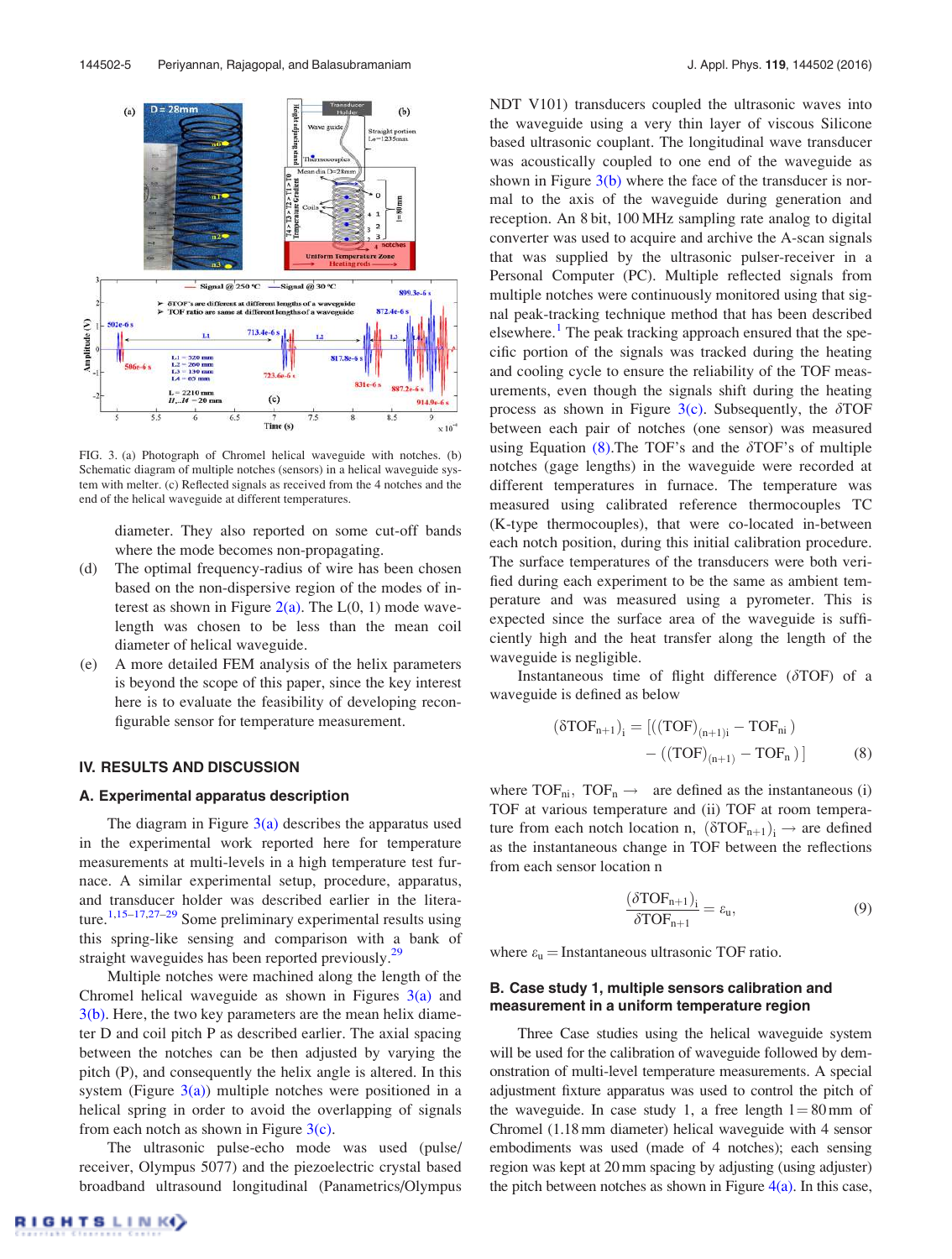

FIG. 4. (a) Shows the multiple-sensors of a helical waveguide at uniform temperature zone in the furnace. (b) The  $\delta$ TOF's of each notch sensors at various temperatures. (c)  $\varepsilon_u$  vs Temperature for all notches representing the calibration curve. (d) Comparison of temperature measurement using ultrasonic waveguide method (solid) with thermocouple (hollow).

the entire helical waveguide system was positioned in the uniform temperature region inside the furnace.

For each sensor,  $\delta$ TOF was measured using Equation (8), from a helical waveguide as in Figure  $4(a)$  at uniform hot zone, and the corresponding temperature was monitored using colocated thermocouples. The  $\delta$ TOF vs temperature curves from each sensor followed a different slope from two separate heating experiments (E1 and E2) as shown in Figure 4(b). In this paper, our scope was to achieve single calibration curve for measuring the temperature for all the temperature zones. When all the TOF ratio  $(\epsilon_{\rm u})$  from all the notches were plotted as a function of temperature, it is observed that a single calibration curve was obtained as shown in Figure  $4(c)$ . This calibration curve relates measured TOF ratio  $\varepsilon_u$  as defined by Eq. (9) for any sensor to the surrounding temperature. If the temperature (T) is in Celsius and  $\varepsilon_{\rm u}$  is dimensionless, the 2nd order polynomial expression for this curve was found to be as given below

$$
T = -13472 \left(\epsilon_{\mathbf{u}}\right)^2 + 7592 \left(\epsilon_{\mathbf{u}}\right) + 33.94. \tag{10}
$$

Using this expression in Equation  $(10)$ , the temperatures were computed at each sensor location using  $\varepsilon_{\rm u}$ . The



FIG. 5. (a) Multiple sensors of a helical waveguide at insulated region of the furnace. (b) Multiple sensors waveguide calibration from 160 mm depth of temperature gradients. (c) Ultrasonic and thermocouple measurements from different depths at different time instances using 80 mm free length of helical waveguide. (d) Ultrasonic and thermocouple measurements from different depths using 160 mm free length.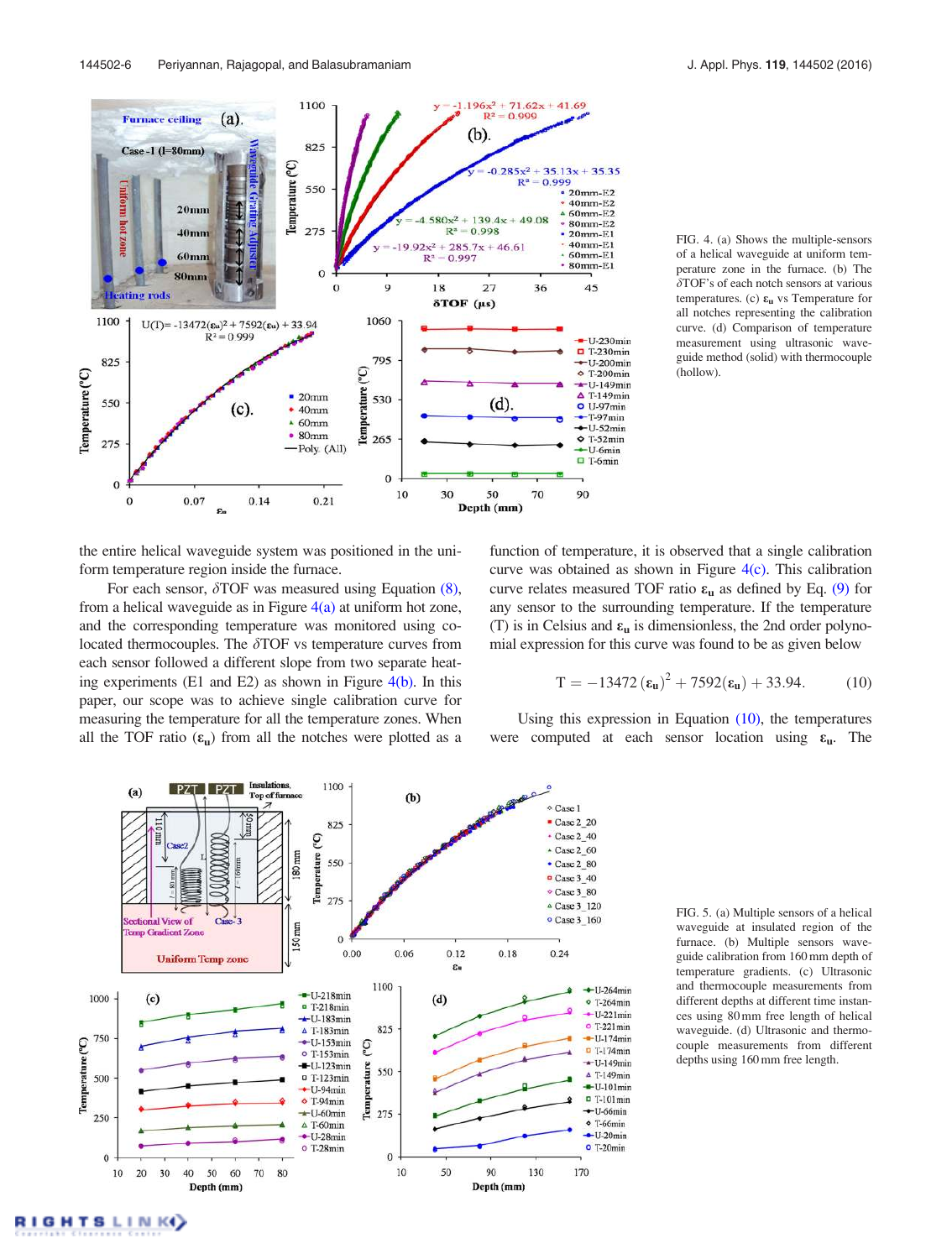temperatures thus obtained were compared with the thermocouple measurements and plotted in the same graph for a typical 4 hr heating cycle of the furnace as shown in Figure  $4(d)$ . As expected, the two methods were found to compare well, with a maximum average error of  $1-3$  °C. The result in Figure 4(d) shows that the polynomial fit calibration curve in Equation (10) is acceptable to be used for the waveguide based measurement of temperature.

This helical sensor waveguide system was then used to measure the temperature at different time instances in zones in the furnace with temperature gradients as discussed in cases 2 and 3 explained below.

### C. Case studies 2 and 3, multi-level temperature measurement in non-uniform temperature region

In case studies 2 and 3, the Chromel helical waveguides were positioned in the insulated region of the furnace as shown in Figure  $5(a)$  where the temperature varied from the uniform temperature zone to the external wall of the furnace. Like before, K type thermocouples were co-located in between each notch position. Two length configurations of the helix waveguide were demonstrated with  $D = 28$  mm, but with different pitch and consequently different free length (l) of the helix.

In case study 2, a free length  $l = 80$  mm with 4 notches at 20 mm spacing (along the free length positioned at 20, 40, 60, 80 mm from the bottom of the insulation) and in case study 3, a free length  $l = 160$  mm with 40 mm notch spacing (at 40, 80, 120, 160 mm from the bottom of the insulation) were used. In both the case studies, the same waveguide was used and the free length was adjusted to the required length by adjusting the pitch between notches using the fixture introduced earlier in Figure  $4(a)$ . The bottom most notch was positioned closer to the bottom of the insulation, in proximity to the uniform temperature region. Figure  $5(a)$  illustrates the positions and approximate notch configurations of these two case studies.

Steady state of heating experiments were conducted for both the case studies and the  $\delta$ TOF data (using Eq. (8)) were collected from all sensor locations (notches) at a time interval of 60 s. The  $\varepsilon_u$  values as well as the temperature at the co-located thermocouples, from the 4 sensor locations were measured at different temperatures inside the furnace.

In Figure  $5(b)$ , the  $\varepsilon_u$  vs temperature measured using the thermocouples are plotted for all the 3 case studies, that is, including the earlier case where the entire waveguide was inside the uniform gradient region. This plot shows that the calibration curve obtained earlier is applicable to the temperature gradient cases also and Equation (10) obtained earlier may be used for this data set. In Figures  $5(c)$  and  $5(d)$ , the temperatures measured using the ultrasonic waveguide (U) is compared with the thermocouple reading (T) for the 4 locations at different time instances of measurements. It may be observed from these results that the ultrasonic waveguide technique can be used for measuring the temperature in a region with varying temperature and the relative differences between the two reading is relatively small. The maximum difference between the ultrasonic and the thermocouple was

9 °C and the average error was less than 1.6 °C with a standard deviation of  $0.5\,^{\circ}\text{C}$ . These two case studies also demonstrated the re-configurable nature of the helix waveguide.

As previously mentioned, change in P will affect the  $V_{\varphi}$ of the ultrasonic guided wave, albeit to a small extent. For the two extreme P's considered in Table II, the change in  $\varepsilon_u$ due to the change in the pitch (at room temperature) was of the order of 0.0038. This effect will result in an error of the order of 0.38% in the measurements. Since  $V_g$  can be predicted for different helix lengths $30$  using the FEM model, a correction factor may be introduced for compensation of this effect. However, as can be concluded from Figures  $5(c)$  and 5(d), the effect of the change in group velocity due change in P, within the range considered, can be assumed to be negligible.

#### V. CONCLUSIONS

A novel ultrasonic reconfigurable temperature sensor mechanism and sensing principle is described here which provides a more robust and cost effective solution for measurement of temperature gradients, in applications involving elevated temperature processes, when compared to junction based thermocouples. This novel technique uses multiple notches that define the gage lengths for the sensors that can be re-positioned by varying the free length (consequently the pitch) of the helical waveguide. This ultrasonic waveguide sensor employs the guided  $L(0, 1)$  mode that can be reliably generated and received by using a conventional longitudinal transducer. Using a 3D FEM simulation study, it was determined that the mean helix diameter has significant effect on the wave propagation while the pitch of the helix is relatively negligible. Hence, using a helical waveguide and by adjusting the pitch, the gage lengths of the sensing regions can be varied. Using the TOF ratio  $\varepsilon_u$  and using a calibration curve obtained experimentally, it was demonstrated here that temperatures could be measured reliably at multiple levels in temperature gradient regions inside a furnace using a single waveguide.

In this paper, the material used was Chromel, due to its availability and high temperature properties. However, other materials such as Kanthal, Stainless Steel, and Platinum may also be used. In this work, only 4 notches were used. It must be feasible to increase the number of sensors, but may depend on the material and its ability to sustain the guided ultrasonic waves. The experimental calibration curve was critical for the calculation of the local temperature.

## ACKNOWLEDGMENTS

The authors wish to thank the Board for Research in Nuclear Sciences (BRNS), Mumbai, INDIA, for financial support for this work.

<sup>&</sup>lt;sup>1</sup>S. Periyannan and K. Balasubramaniam, Measurement 61, 185 (2015).

<sup>&</sup>lt;sup>2</sup>V. V. Shah and K. Balasubramaniam, Ultrasonics  $34(8)$ , 817 (1996).

<sup>&</sup>lt;sup>3</sup>K. Balasubramaniam, V. V. Shah, G. Boudreaux, R. D. Costley, C. Menezes, and J. P. Singh, Rev. Prog. Quant. Nondestr. Eval. 18B, 1163 (1999).

<sup>&</sup>lt;sup>4</sup>K. Balasubramaniam, V. V. Shah, D. Costley, G. Bourdeaux, and J. P. Singh, Rev. Sci. Instrum. 70(12), 4618 (1999).